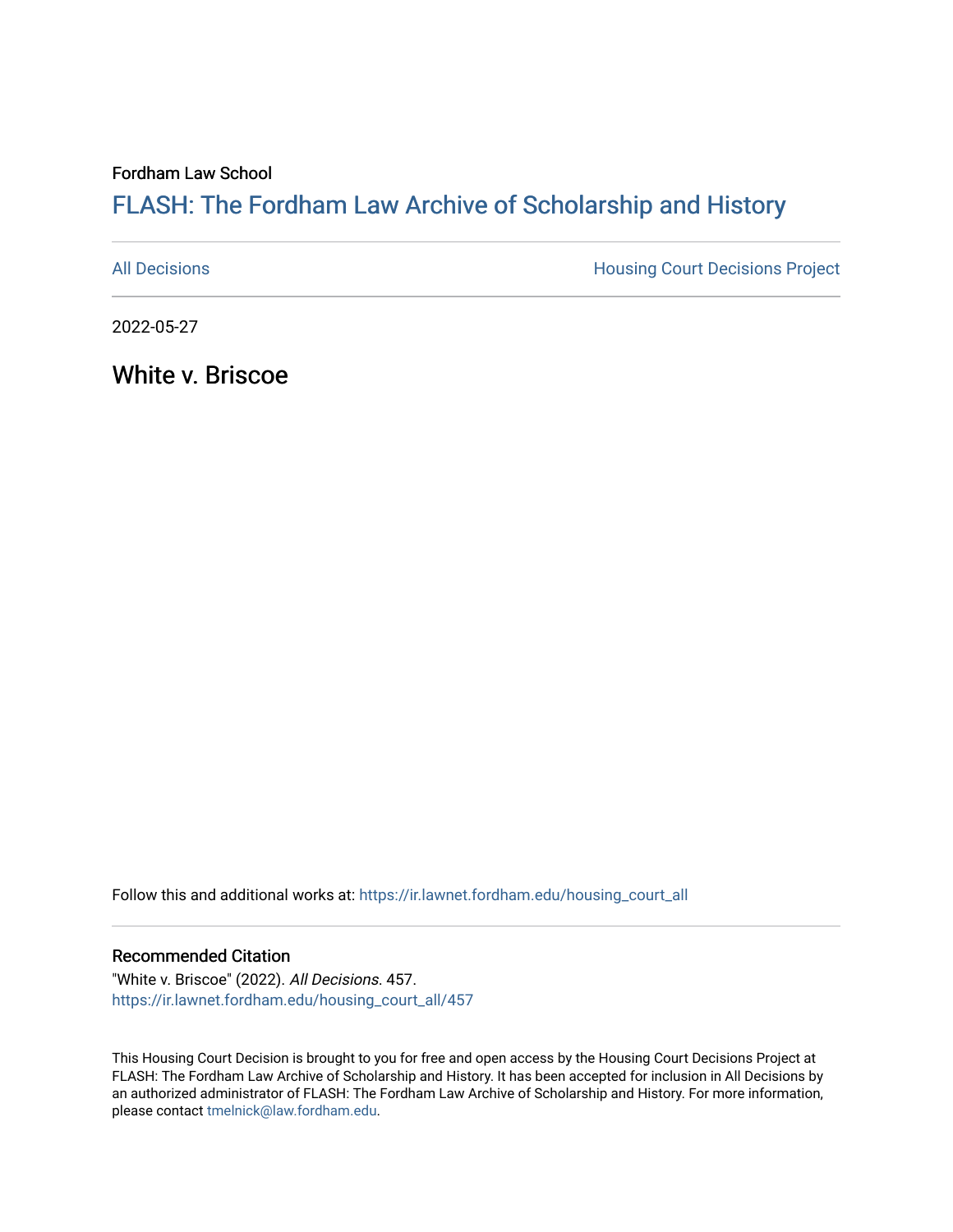| <b>White v Briscoe</b>                                                                                                                                                                                                                 |
|----------------------------------------------------------------------------------------------------------------------------------------------------------------------------------------------------------------------------------------|
| 2022 NY Slip Op 31620(U)                                                                                                                                                                                                               |
| May 27, 2022                                                                                                                                                                                                                           |
| Civil Court of the City of New York, Queens County                                                                                                                                                                                     |
| Docket Number: Index No. HP 566/21                                                                                                                                                                                                     |
| Judge: Clinton J. Guthrie                                                                                                                                                                                                              |
| Cases posted with a "30000" identifier, i.e., 2013 NY Slip<br>Op 30001(U), are republished from various New York<br>State and local government sources, including the New<br><b>York State Unified Court System's eCourts Service.</b> |
| This opinion is uncorrected and not selected for official<br>publication.                                                                                                                                                              |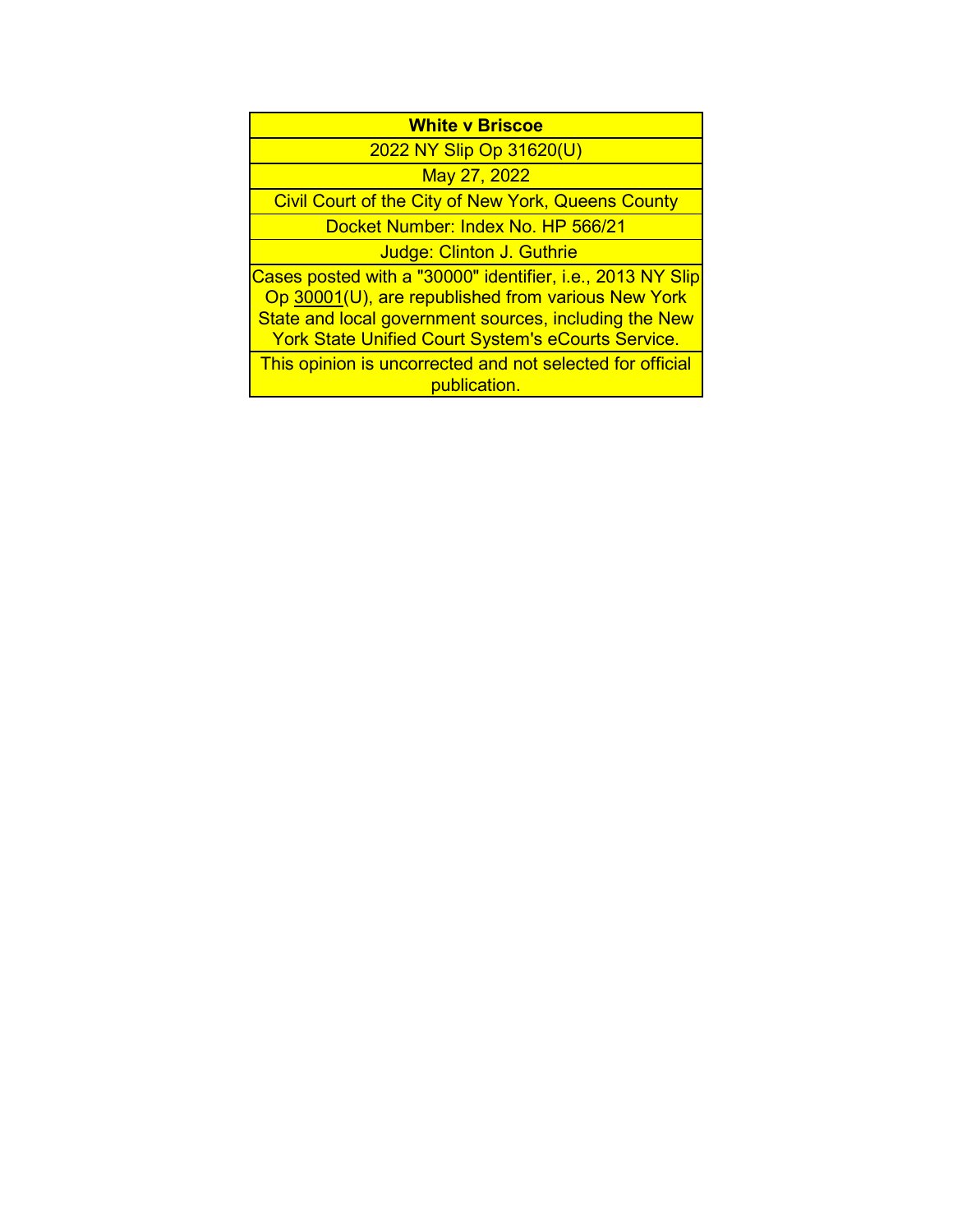### CIVIL COURT OF THE CITY OF NEW YORK COUNTY OF QUEENS: HOUSING PART C ---------------------------------------------------------------)(

DAWN WHITE

Petitioner,

Index No. HP 566/21

-against- **DECISION/ORDER** 

# ADRIAN BRISCOE, ARTHUR BRISCOE,

Respondents,

-and-

# DEPARTMENT OF HOUSING PRESERVATION AND DEVELOPMENT,

Respondent. ----------------------------------------------------------------)(

Present:

Hon. CLINTON J. GUTHRIE Judge, Housing Court

Recitation, as required by CPLR § 2219(a), of the papers considered in the review of Petitioner's motion to amend the petition pursuant to CPLR § 3025(b) and deem the proposed amended petition served and filed:

| Numbered        |
|-----------------|
| $1$ (NYSCEF #5) |
| 2 (NYSCEF #6-8) |
| 3 (NYSCEF #9)   |
|                 |

Upon the foregoing cited papers, the decision and order on petitioner's motion to amend the

petition is as follows.

#### PROCEDURAL HISTORY

This harassment HP action was commenced by pro se order to show cause in August

2021. On October 18, 2021, after respondents-owners failed to appear, petitioner appeared with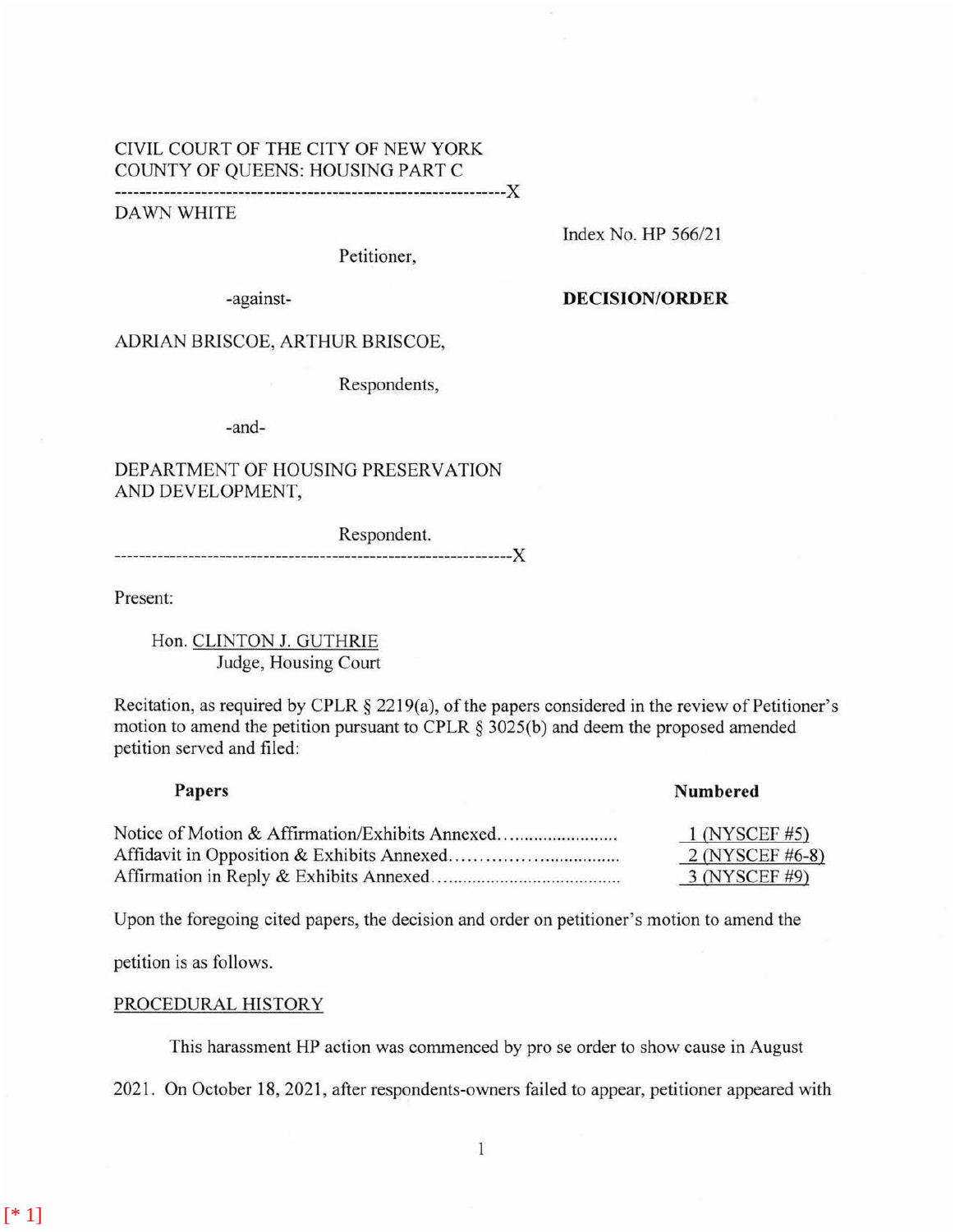counsel and this court rendered an interim order following an inquest and adjourned to November 29, 2021. Following additional adjournments and respondents-owners' retention of counsel, petitioner made the instant motion to amend the petition in March 2022. After the motion was fully briefed, the court heard argument on April 14, 2022 and reserved decision.

## DISCUSSION & CONCLUSION

Pursuant to CPLR  $\S 3025(b)$ , "[a] party may amend his or her pleading ... at any time by leave of court or by stipulation of all parties. Leave shall be freely given upon such terms as may be just including granting of costs and continuances." *See e.g. Faiella v. Tysens Park Apts., LLC,* 110 AD3d 1028, 1029 [2d Dept 2013] ["Leave to amend a pleading should be freely given absent prejudice or surprise to the opposing party, unless the proposed amendment is palpably insufficient or patently devoid of merit."]; *Nationstar Mtge., LLC v. Jean-Baptiste,* 178 AD3d 883, 886 [2d Dept 2019].

Petitioner seeks to amend her petition to in order to increase "specificity," add allegations, and add potential relief, including an order to correct under the Housing Maintenance Code and statutory damages and civil penalties. The motion is supported by an attorney affirmation, exhibits, and a proposed amended verified petition. Respondents oppose the motion, primarily through an affidavit of respondent-owner "Adrian Brisco" and exhibits, including a stipulation from an illegal commercial lockout proceeding between petitioner and "Adrien Briscoe."<sup>1</sup> Respondents' principal assertion in opposition is that petitioner's harassment claims were raised, litigated, and settled in the lockout proceeding (Index No. 10165/2021 ), and thus are barred from being relitigated herein by reason of res judicata. Petitioner, in her reply, annexes the pleadings from the lockout proceeding and argues that any claims raised therein and

 $\mathbf{I}$ 

The alternate spellings are found each respective document.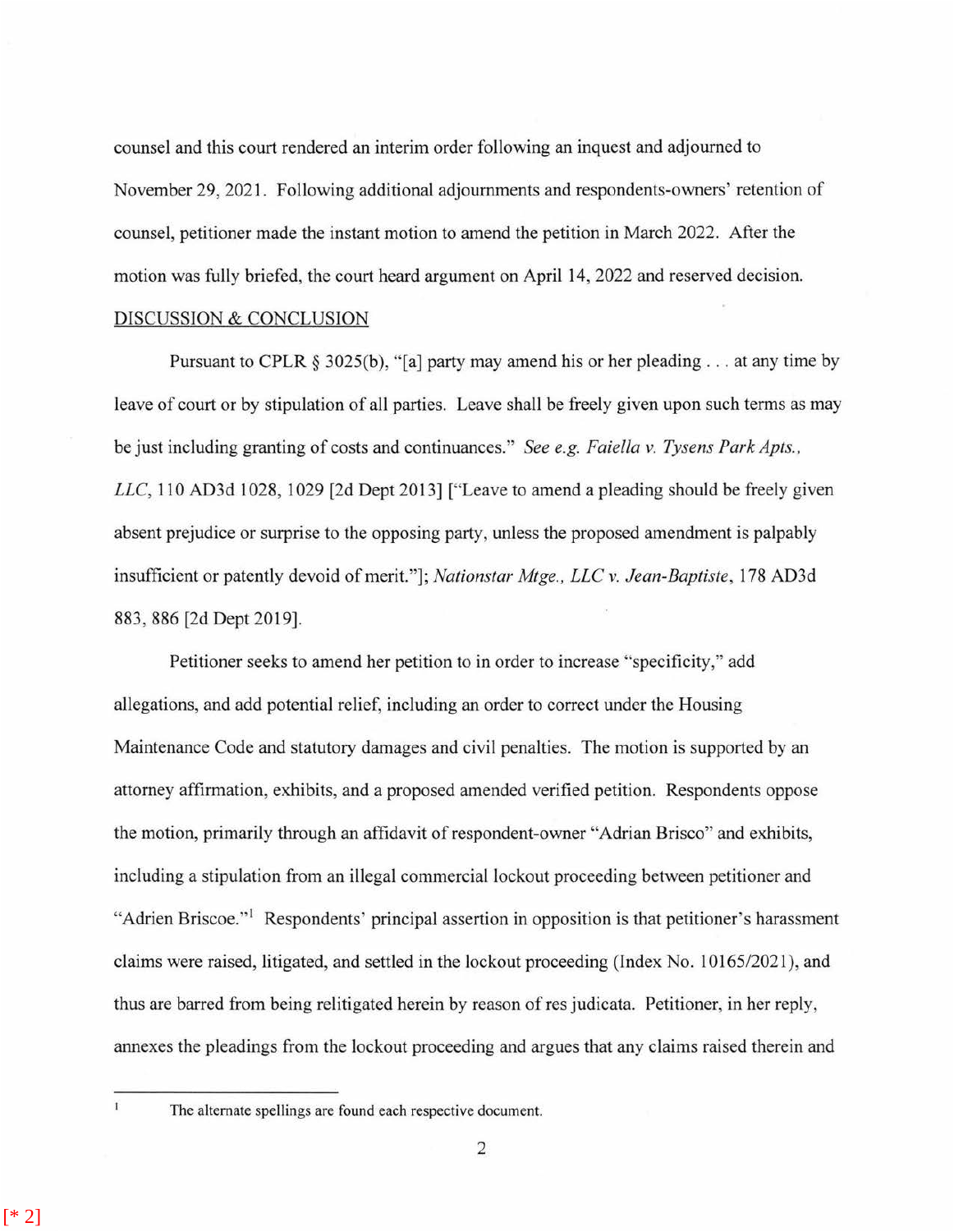their resolution do not have preclusive effect on petitioner's claims raised in the proposed amended petition.

The doctrine of res judicata "holds that, as to parties in a litigation and those in privity with them, a judgment on the merits by a court of competent jurisdiction is conclusive of the issues of fact and questions of law necessarily decided therein in any subsequent action." *Gramatan Home Investors Corp. v. Lopez,* 46 NY2d 481, 485 [1979] [Internal citations omitted]. The doctrine is "grounded on the premise that once a person has been afforded a full and fair opportunity to litigate a particular issue, that person may not be permitted to do so again." *Id.* A stipulation resolving a case will generally have res judicata effect only when it disposes of claims "with prejudice," and even then, that designation is narrowly interpreted when warranted. *See Pawling Lake Prop. Owners Assn., Inc. v. Greiner, 72 AD3d 665, 668 [2d Dept 2010]; Van Hof v. Town of Warwick,* 249 AD2d 382, 382 [2d Dept 1998].

Here, the petition from the illegal lockout proceeding alleges that respondent Adrian Briscoe unlawfully kept petitioner from possession of the "side porch and door," "garage," "backyard," and "driveway." The proceeding is brought pursuant to RPAPL  $\S 713(10)$  and the petition does not plead any claims (harassment or otherwise) under the Housing Maintenance Code. A summary eviction proceeding (including one based on illegal lockout grounds) brought under RPAPL Article 7 is one "to recover real property," as stated in RPAPL § 701. The Court of Appeals has held that a summary proceeding " is of a purely possessory character." *Jones v. Gianferante, 305 NY 135, 139 [1953]; see also Patchogue Assoc. v. Sears, Roebuck & Co., 37* Misc 3d 1, 4 [App Term, 9th & 10th Jud Dists 2012]. Therefore, the claims raised in the proposed amended petition, which are all grounded in the Housing Maintenance Code, could not have been properly raised by petitioner in the illegal lockout proceeding (and even if raised, any

3

[\* 3]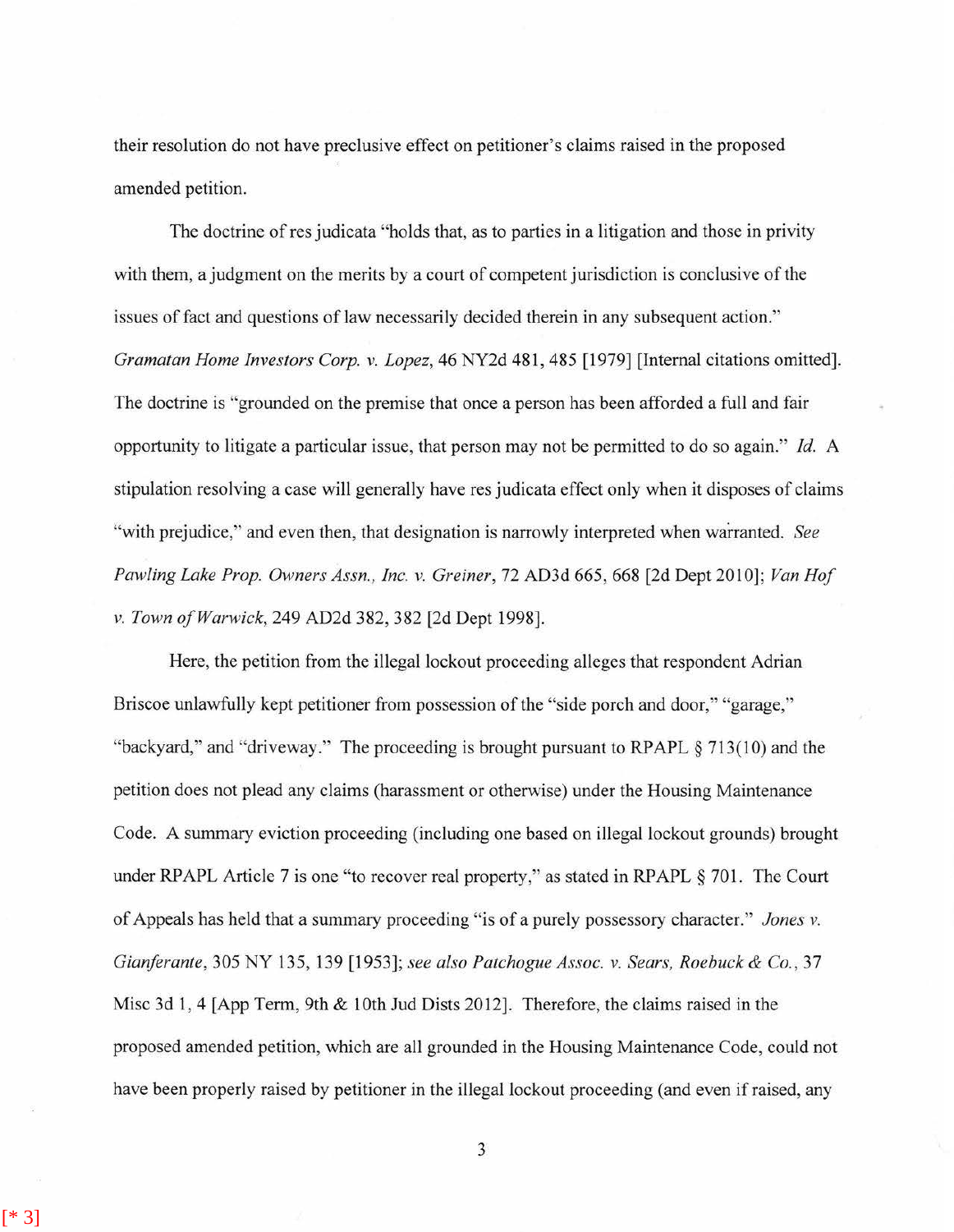related relief could have been granted on an ancillary basis onJy if a judgment of possession had been granted, which was not the case). *See Fieldbridge Assoc., LLC* v. *Sanders,* 70 Misc 3d 140[A], 2021 NY Slip Op 50128[U] [App Term, 2d Dept, 2d, 1 lth & 13th Jud Dists 2021]; *615 Nostrand Ave. Corp. v. Roach,* 15 Misc 3d 1, 4 [App Term, 2d Dept, 2d & 11th Jud Dists 2006]. Furthermore, there is no proof showing that the illegal lockout proceeding ended in a stipulation disposing of any claims "with prejudice."2 *See Greiner,* 72 AD3d at 668. Therefore, the court does not find that any of the proposed amended claims are barred by res judicata.

As the court does not find the proposed amendment to be palpably insufficient or patently devoid of merit, and respondents have not established either surprise or prejudice *(Faiella,* 110 AD3d at 1029), petitioner's motion to amend the petition is granted and the proposed amended petition is deemed served and filed. Respondents shall be permitted to interpose an answer to the amended petition on or before June 15, 2022. This matter shall be restored to the Part C calendar for pretrial conference on June 29, 2022 at 11 :00 AM. This Decision/Order will be filed to NYSCEF.

THIS CONSTITUTES THE DECISION AND ORDER OF THE COURT.

Dated: Queens, New York May 27, 2022

 $[* 4]$ 

To: Akeem Amodu, Esq. Jay Hedges, Law Graduate The Legal Aid Society 120-46 Queens Boulevard, 3rd Floor Kew Gardens, NY 11415 *Attorneys for Petitioner* 

HON. CLINTON J. GUTHRIE J.H.C.

O CARDIDIDED. HOM. CLINTON & GUTHINA

The stipulation from the illegal lockout proceeding annexed by respondents (dated September I, 2021) only waives claims to "damages resulting from [r]espondent's delay in complying with the court's August 25, 2021 order." There is nothing before the court to demonstrate that this notation should be interpreted to include any claims arising under the Housing Maintenance Code.